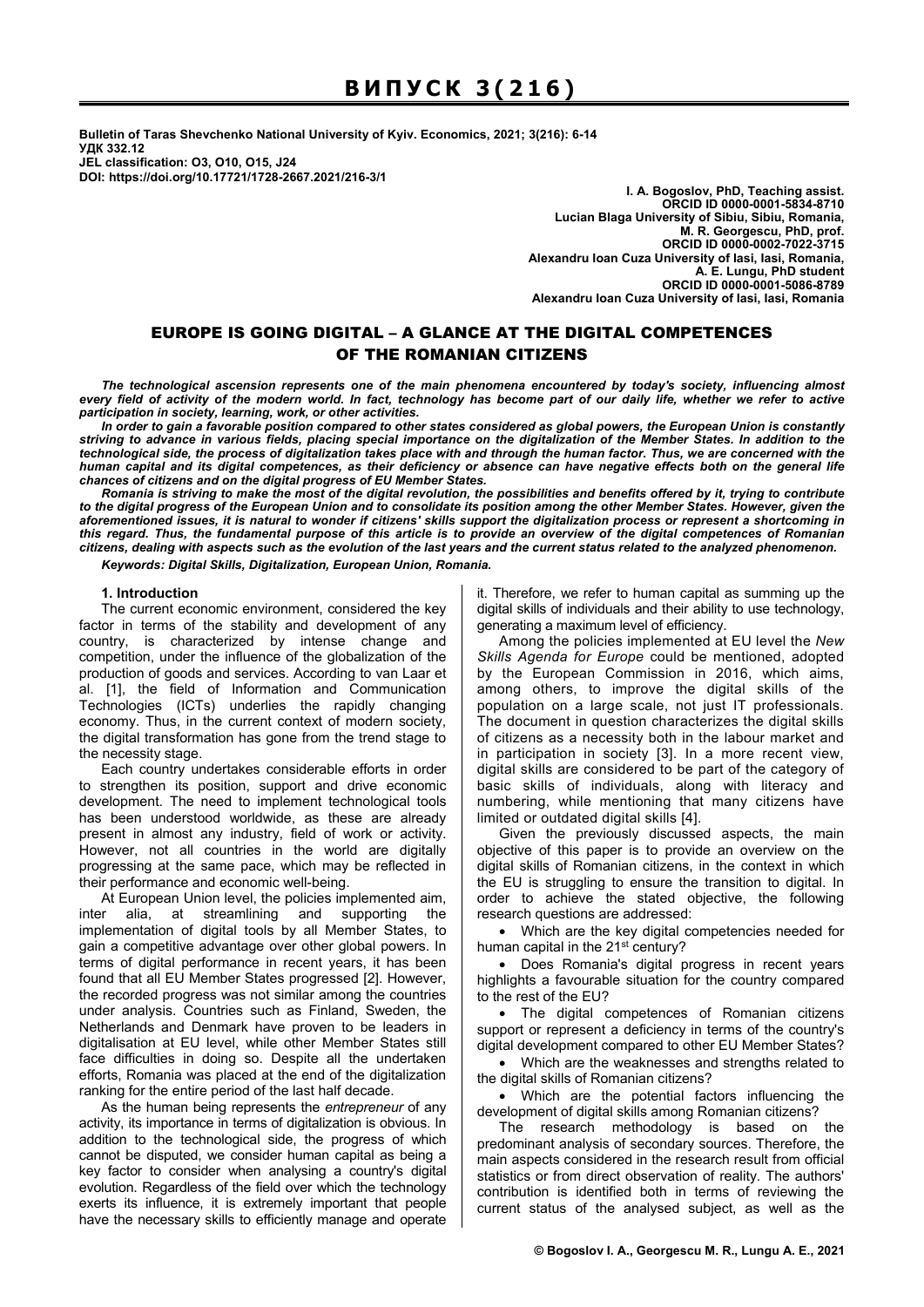analysis of the influencing factors regarding the development of digital skills in Romania.

**2. Key Digital Skills for Human Capital in the 21st Century – The European Framework** 

The increased technologicalization and almost ubiquity of such tools in all fields is changing the paradigm in terms of key skills needed by individuals in the 21<sup>st</sup> century, both in terms of labour market integration and in terms of participation in society and the contribution to the welfare of the economy as a whole. The extremely diverse ways in which ICT tools can be used and especially the projected trends related to the development of this field (technologies such as augmented reality, virtual reality, IoT, etc. could be mentioned) determine the need for new skills to be acquired by citizens, in addition to capabilities related to technology use at the basic level.

In an attempt to provide a comprehensive definition with respect to the digital skills concept, the literature has presented vast views over time. Therefore, we are already familiar with concepts such as *information literacy*, *technological skills*, *ICT skills* and so on. However, the concept of digital competence is an evolving one, adapted to the progress of ICT and the needs of today's society. Hence, in order to understand the approached concept, we will refer to one of the best-known works in this regard, namely *DigComp* – *Digital Competence Framework for Citizens*. Developed for the European Union, Dig*Comp* was first published in 2013 and gradually updated, now reaching the DigComp 2.0 version. Within DigComp 2.0 [5], 21 key digital competencies for citizens in the 21<sup>st</sup> century were identified, targeting five main areas as can be seen in the table below:

| Table 1. The European Competence Framework for Digital Citizenship - DigComp 2.0 |  |  |
|----------------------------------------------------------------------------------|--|--|
|----------------------------------------------------------------------------------|--|--|

| Area of competence                     | <b>Digital competence</b>                                        | <b>Implications</b>                                                                                                                                                              |  |  |
|----------------------------------------|------------------------------------------------------------------|----------------------------------------------------------------------------------------------------------------------------------------------------------------------------------|--|--|
|                                        | I. 1. Browsing, searching and<br>filtering data, information and | Searching for data, information and digital content, accessing and navi-<br>gating among them;                                                                                   |  |  |
| I. Information and<br>data literacy    | digital content<br>I. 2. Evaluating data,                        | Creating and using custom search strategies.<br>$\bullet$<br>Analysis, comparison and evaluation of digital content in terms of its<br>$\bullet$                                 |  |  |
|                                        | information and digital content                                  | reliability and credibility.                                                                                                                                                     |  |  |
|                                        | I. 3. Managing data.<br>information and digital content          | Organizing data, information and digital content in a structured environ-<br>$\bullet$<br>ment.                                                                                  |  |  |
|                                        | II. 1. Interacting through digital<br>technologies               | Interaction with multiple digital technologies and understanding their<br>$\bullet$<br>purpose in certain contexts.                                                              |  |  |
|                                        | II. 2. Sharing through digital                                   | Sharing digital content through appropriate technologies;<br>$\bullet$                                                                                                           |  |  |
|                                        | technologies<br>II. 3. Engaging in citizenship                   | Existence of knowledge regarding assignment and reference practices.<br>$\bullet$<br>Use of private and public digital services for the purpose of participation<br>$\bullet$    |  |  |
|                                        | through digital technologies                                     | in society.                                                                                                                                                                      |  |  |
| II. Communication<br>and collaboration | II.4. Collaborating through<br>digital technologies              | Co-construction and co-creation of resources and knowledge through<br>$\bullet$<br>the use of collaborative digital technologies.                                                |  |  |
|                                        | II. 5. Netiquette                                                | Awareness of issues related to behavioral norms and know-how in the<br>$\bullet$                                                                                                 |  |  |
|                                        |                                                                  | context of the use of digital technologies and interaction in digital envi-<br>ronments.                                                                                         |  |  |
|                                        |                                                                  | Awareness of the generational and cultural differences of the audience<br>$\bullet$<br>and adaptation of communication strategies to them.                                       |  |  |
|                                        | II. 6. Managing digital identity                                 | Creating and managing one or more digital identities and protecting<br>$\bullet$<br>them.                                                                                        |  |  |
| III. Digital content<br>creation       | III. 1. Developing digital<br>content                            | Creating and editing digital content in various formats.                                                                                                                         |  |  |
|                                        | III. 2. Integrating and re-<br>elaborating digital content       | Creating digital content and knowledge by modifying existing digital con-<br>$\bullet$<br>tent for improvement.                                                                  |  |  |
|                                        | III. 3. Copyright and licences                                   | Understanding how to license and copyright digital content regardless of<br>$\bullet$<br>its format.                                                                             |  |  |
|                                        | III. 4. Programming                                              | Development of sequences of instructions that can be understood by<br>$\bullet$<br>computer systems, following which an actions can be performed or prob-<br>lems can be solved. |  |  |
|                                        | IV. 1. Protecting devices                                        | Understanding issues related to threats and risks in digital environments.<br>$\bullet$                                                                                          |  |  |
|                                        |                                                                  | Understanding security and safety measures;<br>$\bullet$<br>Understanding reliability and confidentiality aspects.                                                               |  |  |
|                                        | IV. 2. Protecting personal data<br>and privacy                   | Awareness of the use and sharing of personal information for the pur-<br>$\bullet$<br>pose of protecting oneself and others;                                                     |  |  |
|                                        |                                                                  | Understanding that digital services use privacy policies in order to inform<br>$\bullet$<br>users about how their personal data is used.                                         |  |  |
| IV. Safety                             | IV. 3. Protecting health and<br>well-being                       | Avoiding health risks and threats to physical and psychological well-<br>$\bullet$                                                                                               |  |  |
|                                        |                                                                  | being in the context of the use of digital technologies;<br>$\bullet$                                                                                                            |  |  |
|                                        |                                                                  | Protecting oneself and others against possible dangers in digital envi-<br>ronments;                                                                                             |  |  |
|                                        |                                                                  | Awareness of the effects of digital technology on social welfare and so-<br>$\bullet$<br>cial inclusion.                                                                         |  |  |
|                                        | IV. 4 Protecting the                                             | Awareness of the impact of the use of digital technologies on the envi-<br>$\bullet$                                                                                             |  |  |
| V. Problem solving                     | environment<br>V. 1. Solving technical                           | ronment.<br>Identifying the technical problems related to the digital devices used and<br>$\bullet$                                                                              |  |  |
|                                        | problems                                                         | the ability to solve them.                                                                                                                                                       |  |  |
|                                        | V. 2. Identifying needs and<br>technological responses           | Adjusting and customizing digital media according to identified personal<br>$\bullet$<br>needs (e.g., accessibility).                                                            |  |  |
|                                        | V. 3. Creatively using digital<br>technologies                   | Production of innovative knowledge and services using digital technolo-<br>$\bullet$<br>gies.                                                                                    |  |  |
|                                        | V. 4. Identifying digital<br>competence gaps                     | Identifying areas where digital literacy needs to be improved or updated;<br>$\bullet$                                                                                           |  |  |
|                                        |                                                                  | Supporting other people in order to develop their digital competence;<br>$\bullet$<br>Searching for self-development opportunities in line with digital evolution.<br>$\bullet$  |  |  |
|                                        |                                                                  |                                                                                                                                                                                  |  |  |

*Source*: Based on data provided by Vuorikari et al. [5].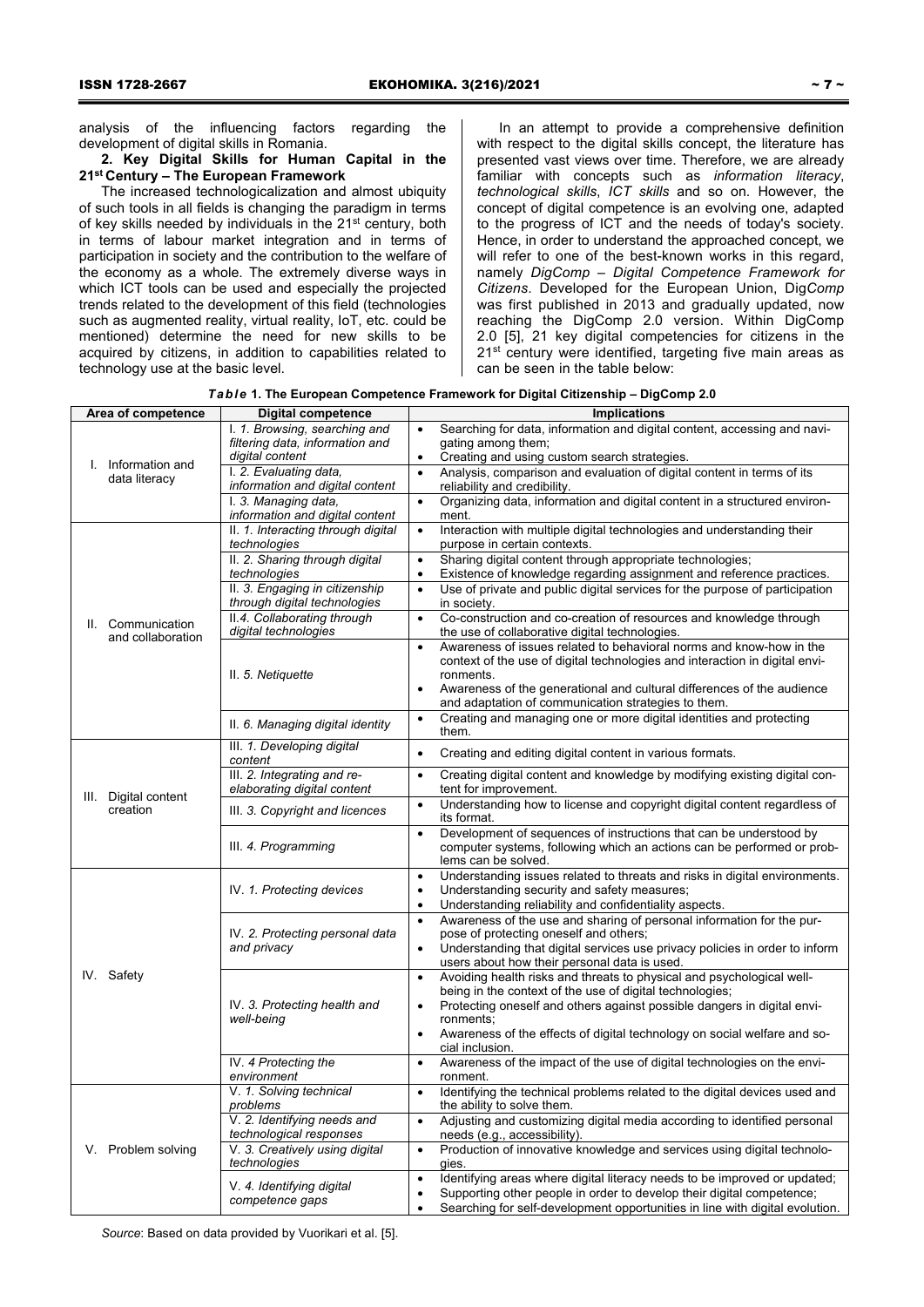Although acquiring digital skills may seem like a simple task, looking at the table above, we easily notice that being digitally competent in the 21<sup>st</sup> century has many implications, as the basic use of computing systems is not enough.

**3. Human Capital Digital Skills Influencing Romania's Digital Progress** 

As a Member State of the European Union, Romania acts in accordance with the policy developed by it, aiming the development and alignment of the country with the other Member States from several perspectives, including digitalization. In addition to many other issues considered important in the digitalization process, human capital is receiving increased attention. The importance of human capital skills is obvious in any context, as they represent the engine that underpins any action. Thus, in the following parts of this research we intend to present some notable information regarding the digital progress of Romania as a whole, highlighting, at the same time, the main aspects considering the digital competences of the Romanian citizens.

*3.1. Romania's Overall Digital Progress compared to the EU* 

As an instrument of measuring Romania's digital progress, we can refer to the *Digital Economy and Society*  *Index*, well known as the *DESI Index*. The DESI Index was implemented by the European Union in order to monitor the degree of digitalization of Member States, analysing five main dimensions: *Connectivity*, *Human Capital*, *Use of Internet*, *Integration of Digital Technology* and *Digital Public Services*. In fact, the DESI Index is based on four areas of competence related to DigComp: *Information*, *Communication*, *Content creation* and *Problem solving* [5].

The efforts undertaken in recent years by Romania to digitalize the public and private environment, but also in terms of the society transition to the use of ICT tools, have materialized in a slight evolution of the country from this perspective. However, the results provided by the DESI Index highlight the fact that, although Romania progressed, in the last five years it has ranked among the last or even last place compared to the rest of the EU Member States in terms of digitalization.

At the end of 2020, Romania ranks  $26<sup>th</sup>$  out of 28 (Fig. 1) in terms of digitalization according to the DESI Index [6], based on which the main findings are summarized below. Although the position does not rank the country as a leader in digitalization at EU level, the recorded data determined the transition from the 27<sup>th</sup> place (registered in 2018 and 2019) to the  $26<sup>th</sup>$ .



**Fig. 1. European Union Member States' performances in digitisation-2020** 

*Source:* Data provided by the European Commission [7] – Authors' own representation.

The widespread availability of high-speed and highbandwidth fixed networks, predominantly in urban areas, determined Romania to record, at the end of 2020, the best results for the Connectivity dimension within the DESI index. Having the increased connectivity as a strong point in terms of digitalization, Romania has the foundations of an infrastructure that will favour the transition process to a digital economy and society. Compared to the other Member States, Romania was above the EU average (50.1) in terms of Connectivity, with a score of 56.2, occupying the 11<sup>th</sup> place in the ranking.

However, for the other dimensions, Romania recorded lower performances. The weakest digital progress registered in 2020 was in terms of Digital Public Services. The increased share of e-Government users registered for Romania ranks the country  $8<sup>th</sup>$  in the European Union. However, this progress is not enough to compensate the deficiency in other indicators within the Digital Public

Services dimension, such as services performed entirely online or digital public services for enterprises, for which our country ranked 28<sup>th</sup>.

Another digital shortcoming encountered refers to Internet Use, Romania registering the weakest progress in this regard, compared to other EU Member States. It is important to mention the preference of Romanian citizens to use online Social Media services. Although, overall, the use of the Internet is low in our country, Romania ranks  $6<sup>th</sup>$  in the EU in terms of the Social Networks indicator within the analysed dimension. Specifically, 81.7 % of internet users use social networks, compared to the EU average of 64.9 %.

The digital evolution recorded in 2020 by Romania is also well below the EU average in terms of the Digital Technology Integration dimension, for which Romania ranks 27<sup>th</sup>. 23 % of Romanian companies manage to share information electronically, while 11 % benefit from opportunities offered by the analysis of large volumes of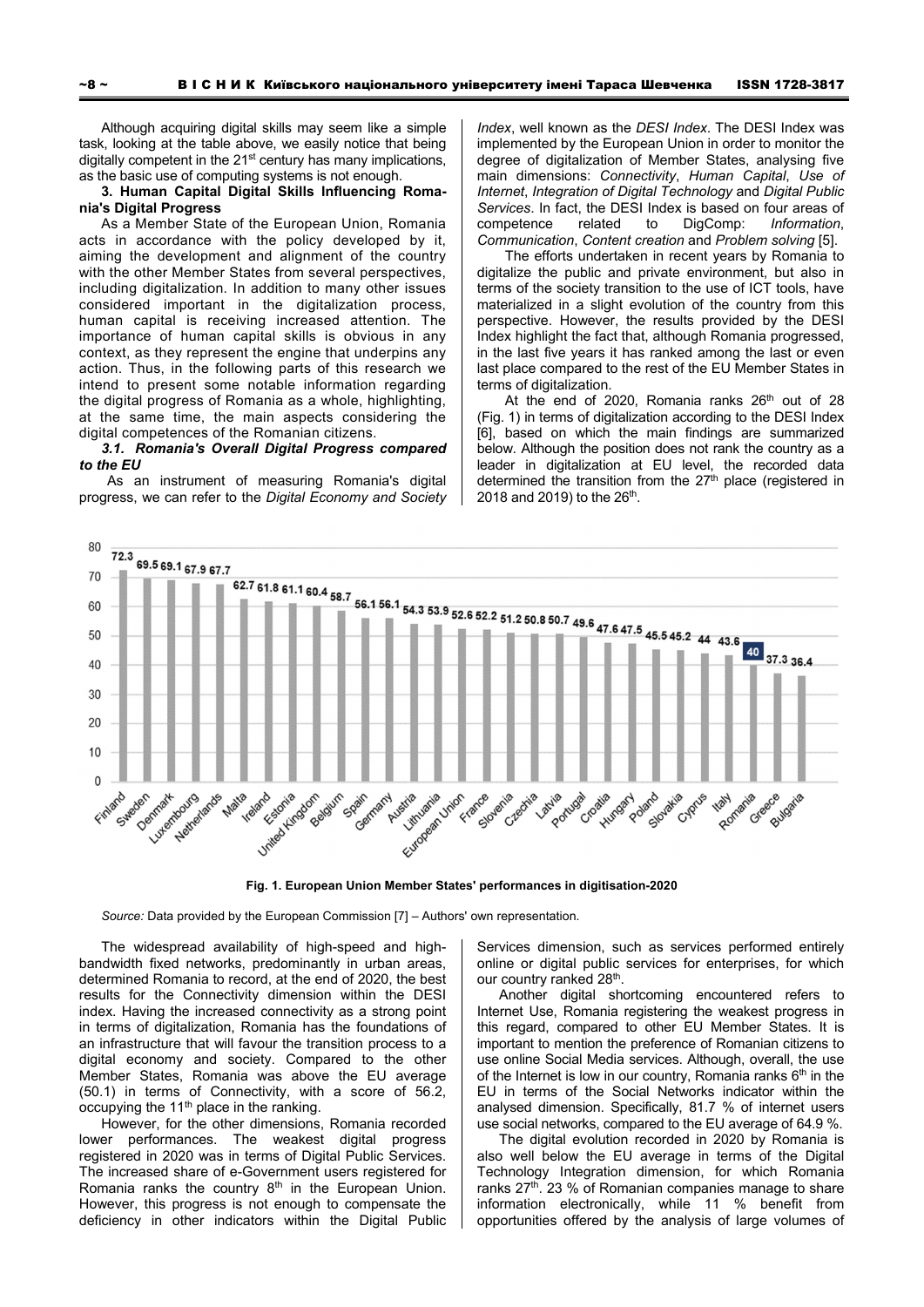data. However, only 8 % of Romanian companies use Social Media tools, the EU's average standing at 25 %.

With regards to the Human Capital dimension, the results reveal a stagnation compared to 2019, Romania occupying the  $27<sup>th</sup>$  position both in 2020 and in the previous year. In terms of both basic digital skills and basic software skills held by the country's citizens, Romania ranks second to last compared to EU Member States. Findings on this dimension show that less than a third of people aged 16 to 74 have at least basic digital skills, compared to the EU average of 58 %. In addition, only 10 % of Romania's population has digital skills above the basic ones, which ranks the country last in the EU in this regard.

The five dimensions analysed in the DESI Index and briefly presented above highlight the digital progress of Romania, stressing both indicators for which there has been an increased performance and indicators whose results show a weak digital evolution. Overall, for the country considered for analysis, the poor digital performance is much higher compared to those that favour a leading position in terms of digitalization within the European Union.

The potential causes of the overall digitalization of EU Member States have been extensively studied over time. For example, referring to the DESI index, recent research [8] refers to the consumption index, whose 1.% increase could result in an increase of about 0.2 in terms of digitalization, while the increase in unemployment by 1 % could cause a decrease of about 0.2 in the digital progress. These aspects, along with many others, can also be considered in terms of Romania's digital evolution. However, since understanding the digitalization phenomenon involves considering an extensive number of influencing factors, consistent with the purpose of this research, we will focus on the Human Capital dimension within the DESI index.

# *3.2. Human Capital Digital Skills in the Last Five Years – Overview for Romania*

In order to understand whether the development of digital skills by citizens is a constant problem for Romania or the sharp evolution of other EU Member States has made Romania lag behind, we will focus on the progress of the Human Capital dimension. The period of analysis considered refers to the last five years, i.e. 2016–2020, the metrics being compared both internally and externally, at EU level.

Referring further to Romania's digital progress measured through the DESI Index, we must keep in mind that the considered dimensions are weighted differently. Overall, the five dimensions contribute to the digitalisation of the country according to the effects considered on the economy and society.

Being a composite index, DESI suggests that the dimensions considered for analysis do not represent areas that individually contribute to digital development but form a whole that acts as such. However, we easily notice the importance given to the human factor and the digital skills it holds in digitalizing a country. Along with Connectivity (25 %), the Human Capital dimension (25 %) contributes 50 % to the overall results of the digitalization of an EU Member State, with the other dimensions being ranked lower.

At internal level, comparatively analysing the five key dimensions based on the percentual growth recorded from 2016 to 2020, we notice that the Human Capital dimension recorded the slowest progress (Table 2). First of all, this aspect suggests increased difficulties in terms of the development of digital skills among Romanian citizens, compared to the slightly increased ease of digitalization for the other directions. Also, the association between the increased share of the Human Capital dimension in the DESI Index and its low progress for Romania may have a less favourable impact on overall result of the Index, affecting the progress of the other dimensions in question.

| Year             | <b>Human Capital</b> | <b>Connectivity</b> | Use of Internet | <b>Integration of Digital</b><br><b>Technology</b> | <b>Digital Public</b><br><b>Services</b> |
|------------------|----------------------|---------------------|-----------------|----------------------------------------------------|------------------------------------------|
| 2016             | 27.50                | 40.26               | 26.06           | 18.77                                              | 34.20                                    |
| 2017             | 30.20                | 43.64               | 26.29           | 19.86                                              | 37.10                                    |
| 2018             | 31.10                | 48.80               | 31.50           | 20.80                                              | 41.10                                    |
| 2019             | 31.50                | 50.00               | 35.00           | 21.30                                              | 45.00                                    |
| 2020             | 33.20                | 56.20               | 35.90           | 24.90                                              | 48.40                                    |
| Growth 2016-2020 | 21%                  | 40 %                | 38 %            | 33%                                                | 42 %                                     |

*Table 2.* **DESI Index Dimensions' Percentual Growth for Romania**

*Source:* Based on data provided by the European Commission for 2016–2020.

Although Romania's progress over the last five years reveals constant improvements in the digital skills held by its Human Capital, it is important to note the evolution of this dimension at EU level. In this sense, the results of the

Index considered in the current research, i.e. DESI reveals that, for the entire period 2016–2020, Romania registered values well below the EU average (Fig. 2).



■Romania **European Union** 

#### **Fig. 2. Comparative Evolution of Human Capital Dimension Related to the European Average**

*Source*: Data provided by the European Commission [7] – Data extraction and visualization made by the authors.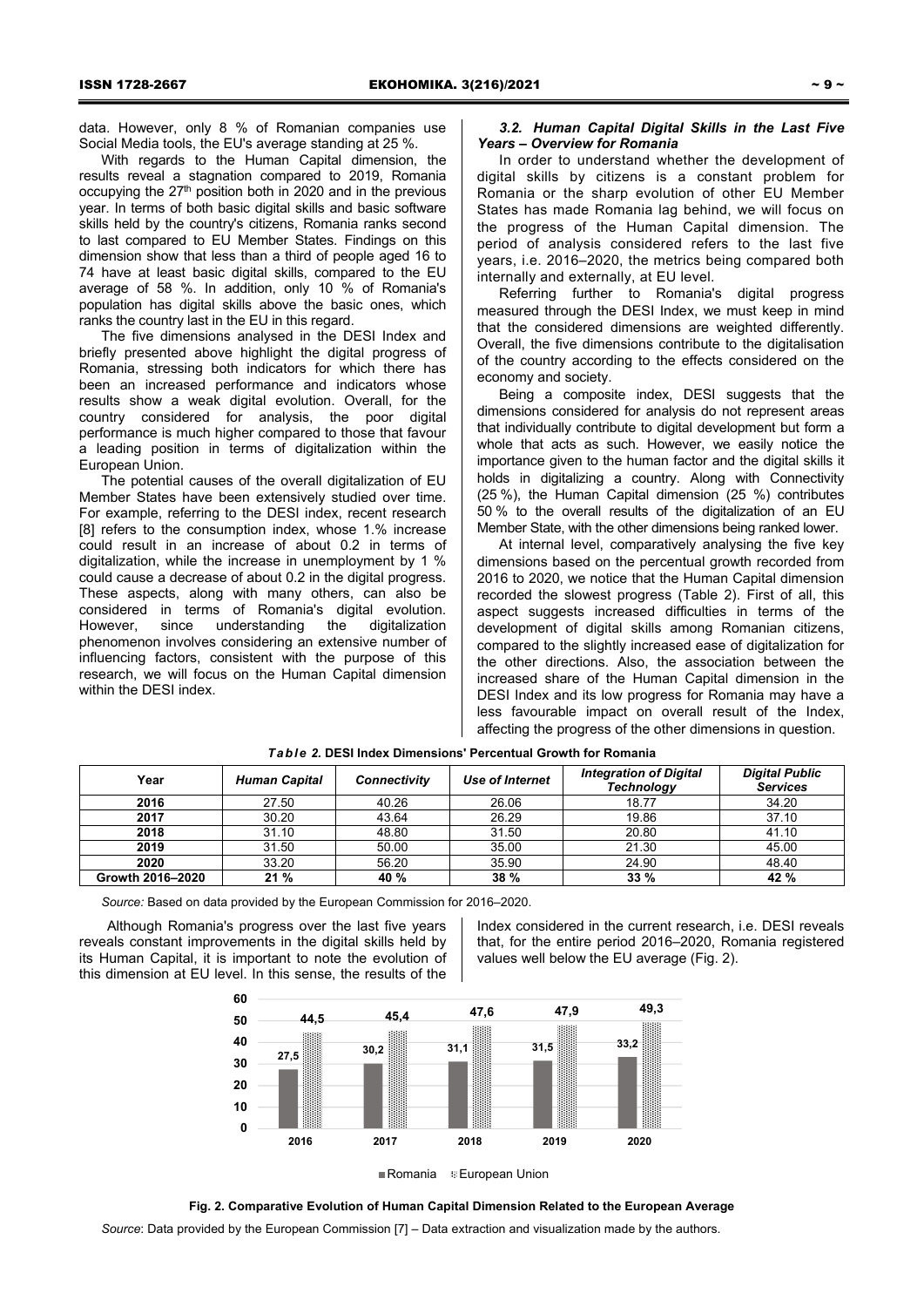Given the aspects briefly discussed above, we are aware that the poor development of digital skills related to the human factor is rather a major internal problem for Romania, and not just a unfavourable position compared to the European average determined by the evolution of other Member States. It is obvious that, from a competitive point of view, Romania has to undertake considerable efforts in order to obtain a favourable position compared to other EU countries, but it seems that even internally it fails to follow the sharp upward trend compared to the other dimensions analysed.

# *3.3. Breaking Down the Digital Evolution of Human Capital for Romania*

Within the DESI Index, the dimension considered for analysis in the present research, i.e. Human Capital, is calculated as a weighted average of normalized indicators, corresponding to the two main sub-dimensions: *Internet User Skills* (50 %) and *Advanced Skills and Development* (50 %). In terms of individual indicators, each of them

represents 33 % and is distributed within the subdimensions as follows:

1. *Internet User Skills*: 1a. At least Basic Digital Skills, 1b. Above basic digital skills and 1c. At least basic software skills;

2. *Advanced Skills and Development*: 2a. ICT Specialists, 2b. Female ICT specialists and 2c. ICT graduates.

Considering the way of calculating the Human Capital dimension as a whole, it becomes necessary the detailed individual analysis regarding the mentioned subcomponents becomes imperative in order to identify the weaknesses and strengths related to the digital abilities of the Romanian citizens.

Regarding Internet User Skills, Romania faces major problems compared to the European Union average (Fig. 3). Although the percentage of individuals with at least basic digital skills and at least basic software skills has steadily increased in recent years, the major shortcoming is represented by the number of people with digital skills above basic skills. In particular, this indicator has stagnated in recent years, with only 10 % of individuals in this group.



**Fig. 3. Internet User Skills – Romania vs EU** 

*Source:* Data provided by the European Commission [9] – Authors' own representation.

Advanced Skills and Development subdimension represents a challenge for most EU Member States. The overall scores obtained for Romania in this respect are far less from the European average (Fig. 4) compared to those related to the Internet User Skills indicator. However, we can see some indisputable shortcomings. Although Romania has been well positioned over time in terms of ICT graduates, surpassing the EU average of 3.6 % in 2020, by 5.6 % of all graduates, the problems arise compared to ICT Specialists. The existence of slight increases from year to year did not determine Romania's recovery in terms of ICT specialists, who currently represent a much smaller proportion of the workforce (2.2 %) compared to the European average (3.9 %). Related to Female ICT specialists, the indicator registered values close to the European average annually, but always below this.



**Fig. 4. Advanced Skills and Development – Romania vs EU** 

*Source:* Data provided by the European Commission [9] – Authors' own representation.

The aspects presented above indicate improvements in the Human Capital dimension for all the indicators included in it. Looking back, the results of the DESI indicator reveal that Romania encounter difficulties with ICT specialists, 80 % of companies that have either

recruited or tried to recruit ICT specialists reporting such deficiencies [10]. The problems are even more pronounced compared to the cluster of basic digital skills (1a. At least Basic Digital Skills, 1b. Above basic digital skills and 1c. At least basic software skills), Romania being far behind the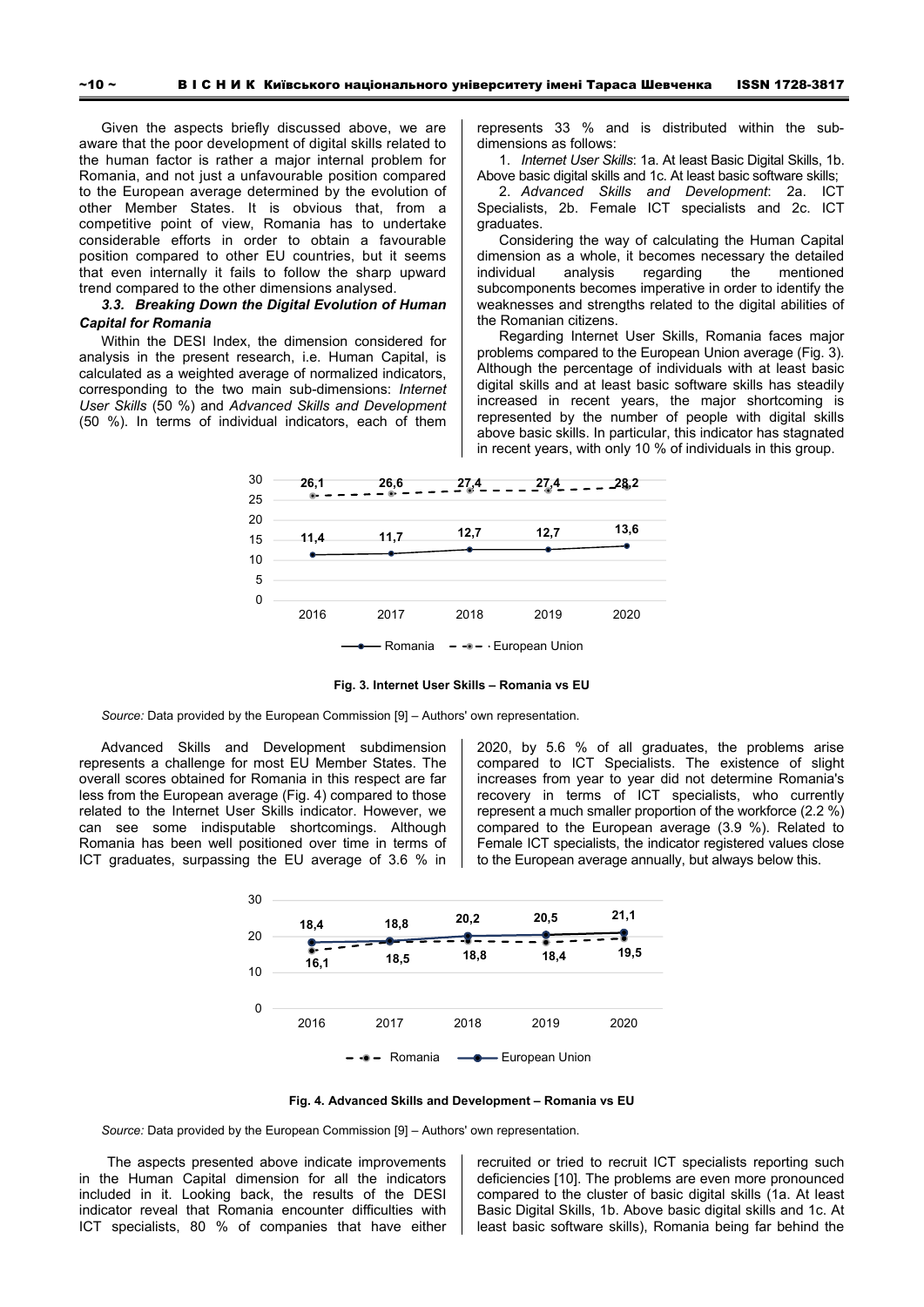other EU Member States. A better visual representation of % of individuals for each indicator within the subdimensions related to Human Capital is offered through

Fig. 5, considering the results obtained in 2020 for Romania, compared to the European Union average.



**Fig. 5. Human Capital Dimension Indicators – Romania vs EU** 

*Source*: Data provided by the European Commission [9] – Authors' own representation.

The obtained findings after breaking down the digital evolution of Human Capital for Romania characterize, in fact, the digital competencies of individuals as representing a weak point in the digitalization of the country. The problems derive mainly from the "base", as Romanian citizens have insufficient levels of essential digital skills.

# **4. PESTLE Analysis of Education System in Romania from the Perspective of Facilitating Digital Skills Development**

Given the current situation and the evolution in recent years with respect to the development of digital skills among individuals in Romania, an increased interest should be attributed to the identification of potential factors influencing this progress. Therefore, the following assumptions and aspects reflect the results of the authors' analysis regarding various circumstances, situations and facts that may or even affect, favourable or unfavourable, the development of digital skills in Romania. In order to obtain a comprehensive overview of the current situation, the PESTLE approach was chosen, analysing the six main categories of factors: Political, Economic, Socio-Cultural, Technological, Legal and Environmental.

According to the results of a recent study developed by Statista [11] on the main barriers to the development of digital skills, almost a third of Romanian respondents reported lack of time as the main impediment. At the same time, 22 % of the people included in the analysis reported a lack of adequate training opportunities for such skills.

Given the lack of training opportunities reported by Romanian citizens and starting from the premise that education represents the starting point in the development of a society as a whole and any skills of its members, we will focus on factors that influence the capabilities of the Romanian educational environment to support the empowerment of individuals with digital skills. It is obvious that the development of digital knowledge and skills is not limited to learning in a formal educational environment, but we consider that this represents the basis of the process. Thus, we will refer to some main aspects, directly related to the educational environment and intensely debated over time.

# • **Political and Legal Factors**

Despite all efforts, Romania is facing a turbulent political and legal environment, dominated by corruption and very increasingly unstable. This situation is also felt in the evolution of the educational environment and its alignment with the European Framework on Digital Competences. The change of more than 20 ministers of the Ministry of Education and Research since 1989 has led to difficulties in achieving consistency in the development of education policies. Although there are many government-led projects that aim to improve the levels of digital skills of Romanian citizens, inconsistency in their implementation leads to limited results.

The legislative uncertainty specific to Romania, directly correlated with the political environment, also affects education, continuing to represent a major obstacle for the development of modern educational institutions. The main problems affecting the educational environment by disfavouring the implementation of measures to support the development of education refer to difficult administrative procedures, high level of bureaucracy and frequent changes in the rules and policies applied in the educational environment.

On the other hand, we refer to the educational curricula as it is established at a centralized governmental level in Romania, by the competent bodies, through various legal and political decisions. The development of digital skills as a point of interest in education in Romania is materialized by the existence of Technology of Information as an optional separate subject in primary education (ISCED 1) and Informatics and Technology of Information and Communication in lower secondary education (ISCED 2) and in upper secondary education (ISCED 3). The European Commission report on Digital Education at School in Europe [12] highlights that Romania seems to have the longest training time for ICT (digital skills) as a separate compulsory subject in upper secondary compulsory education (168 hours) compared to other EU countries. Moreover, regarding the development of digital competences in non-university tertiary education (ISCED 4) and higher education (ISCED 5–8), in addition to the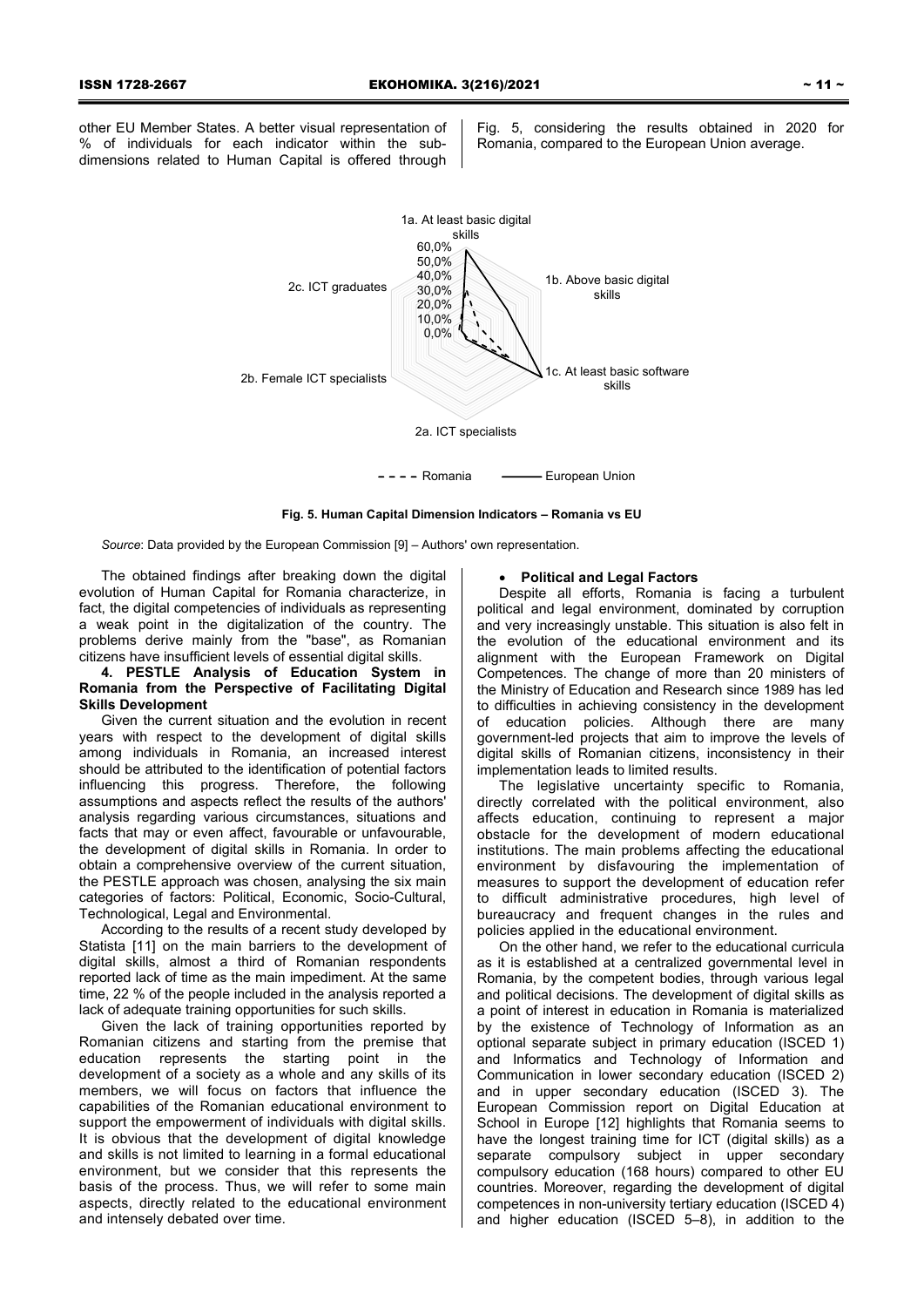existence of specialized study programs in the field of ICT, often the program followed includes disciplines specific to the development of digital skills in a common trunk.

However, given Romania's poor results on digital skills, we consider that the existence of disciplines designed to determine the development of digital skills is not enough. However, the school curricula is a major problem. We are not referring only to the methods used, but to the content of the curriculum itself, which is often challenged by public opinion. The strict deepening of some basic digital elements does not determine the alignment of the Romanian educational curricula to the European Framework on Digital Competences. On the other hand, the inclusion of separate disciplines related to ICT does not seem to be the best option. Digital skills should also have a cross-cutting component, with applicability in all other disciplines, not just in a stand-alone course, so as to prepare the human resource for the labour market.

## • **Economic Factors**

The economic evolution of a country has a major impact on education, especially in terms of investments. According to Eurostat [13], the index of GDP per capita in purchasing power standards (PPS) for Romania, expressed in relation to the European Union average set at 100, is 69. This result ranks the country on the  $4<sup>th</sup>$  position at the end of the ranking compared to other EU Member States. Therefore, we observe a poor economic performance of Romania as a whole.

Currently, the Romanian education system is certainly underfunded (2.8 % of GDP) compared to the EU average (4.6 %), also recording the lowest percentage within the EU [14]. The major consequence consists in the inability to modernize, which is also negatively reflected in the access to technology in training institutions.

In addition to the major investments needed to facilitate access to technology in educational institutions in Romania, investments in institutional development and staff training in the IT field are also needed. According to the Education and Training Monitor [14], Romania is facing major shortcomings in terms of qualified teachers in primary education and in teachers in lower secondary education in the field of ICT, especially affecting disadvantaged communities (rural areas, poor communities and Roma).

### • **Socio-Cultural Factors**

Romania is facing a demographic decline, a situation that has led to the closure of approximately 42 % of educational institutions between 2010 and 2016 [14]. Unfortunately, the downward trend still exists, consequently affecting the access to education, especially in rural areas. The rural-urban gap is quite large, but there are also some urban areas that face such problems. Thus, it is obvious that the impossibility of accessing education also affects the development of digital skills by the human factor.

On the other hand, in order to explore the Romanian culture over time, numerous studies have been carried out, the evaluations being developed both at regional level and compared to other states. In order to obtain an overview of the main factors specific to Romanian culture in relation to other cultures, we can refer to the method proposed by Geert Hofstede. Although this involves evaluating six key dimensions, we will refer to two of them, namely Uncertainty Avoidance Index (UAI) and Long-Term Orientation (versus Short-Term).

The development of digital skills as an objective in training institutions has emerged as a need determined by the evolution of ICT and digitalization as a whole, a phenomenon characteristic of today's world. Not being part of the core curricula from the outset of learning, the creation of digital skills among learners has involved and continues to involve the change of traditional learning and its transition to digital.

Based on the Hofstede model, avoiding uncertainty refers to the degree to which members of a society feel uncomfortable with uncertain and ambiguous situations [15]. A society with a high degree of UAI experiences, as a consequence, a major resistance to change. Specific to human nature, individuals naturally try to keep their methods and habits constant, but these behaviours differ from culture to culture.

The Long-Term Orientation dimension refers to how each society maintains connections with the past while addressing the challenges of the present and the future [15]. As in the case of UAI, societies prioritize these fundamental objectives differently by either focusing on the traditional (with a low score for the Long-Term Orientation dimension) or being attracted by new (with an increased score for Long-Term Orientation size).

Obtaining a score of 90 in terms of the degree of Uncertainty Avoidance Index and a score of 52 for the Long-Term Orientation dimension [16], Romania is characterized by a culture in which members have an extremely high preference for avoiding uncertainty and relatively increased for maintaining traditional activities. This has a negative effect on the educational environment, not supporting the savings and efforts in modern education as a way to prepare for the future. Consequently, the working methods, teaching techniques and all the mechanisms involved in Romanian education may be obsolete. Thus, the transition to the new, to digitalization and the formation of skills needed in this regard can be profoundly affected.

### • **Technological Factors**

Romania's digital infrastructure supports the use of online instruments by providing means that increase connectivity and Internet access. However, with respect to the main technological factors affecting the development of digital competence, referring to the existence of ICTspecific tools in educational institutions, we identify major problems. According to the information provided by Statista, in Romania, the number of high school students per computer in 2017/18 was 12 [17]. Although there are favourable situations in this regard, they are still low and the general infrastructure of the Romanian education system needs consistent improvements in order to digitalize, ensuring proper conditions for developing human capital digital skills. Actually, in developing countries, such as Romania, the high cost of digital devices can be prohibitive. Fortunately, the costs of ICT devices are following a sure downward trend.

#### • **Environmental Factors**

As mentioned above, the development of digital skills represents a process that can only be supported by ensuring access to specific devices. Although these devices serve as a replacement for many traditional tools, for example by providing benefits in terms of paper consumption, there are also arguments against this.

High-performance digital devices involve increased energy consumption. Given the limited resources existing in educational institutions in Romania, we can consider this aspect as a less favourable one, which does not necessarily support the start of processes aimed at developing digital skills, mainly due to the financial constraints.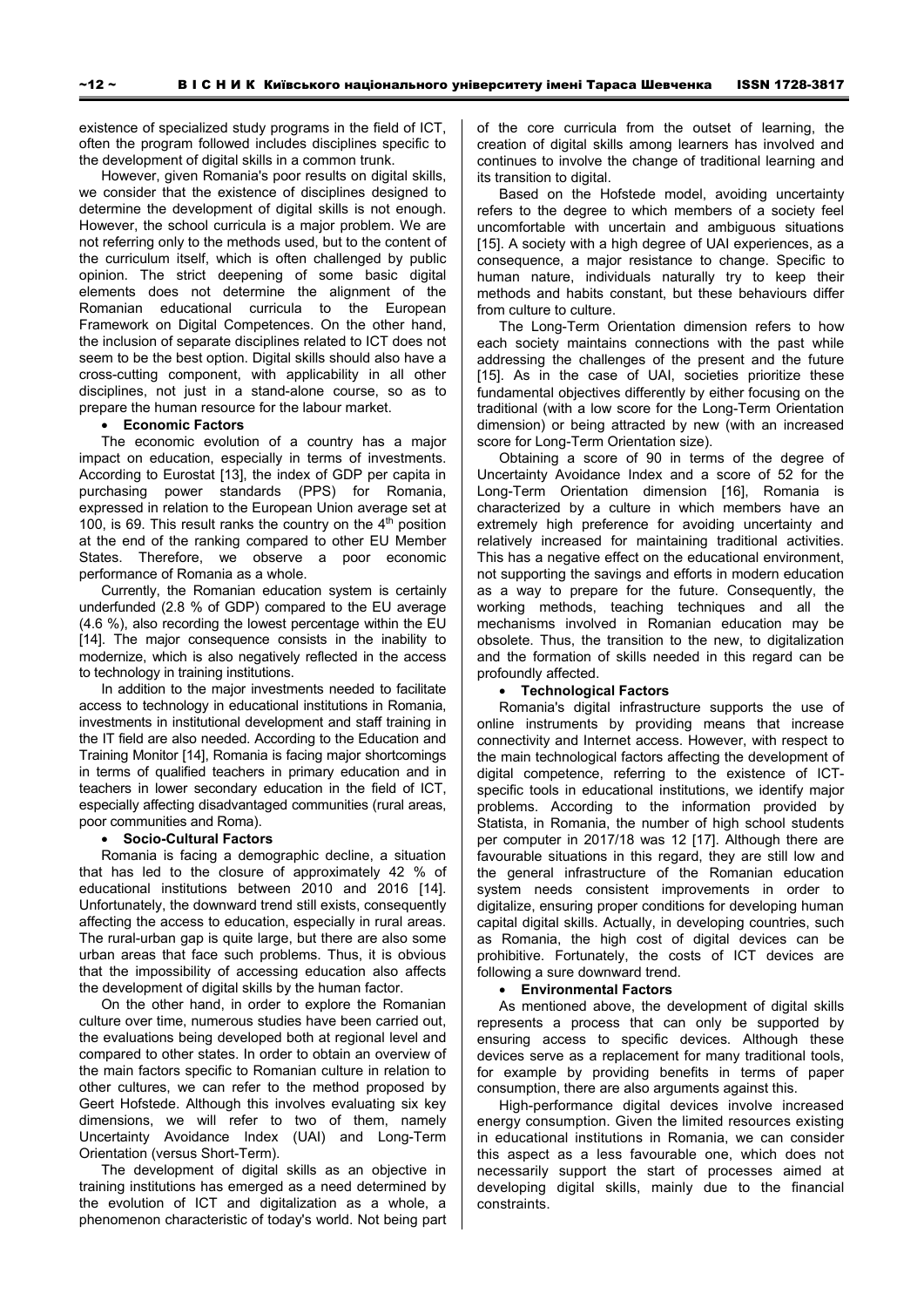# **5. Conclusions and Future Research Directions**

Providing an overview, the phenomenon under analysis in this paper was examined from the perspective of a competitive context, given the current situation in which the country is trying to progress towards obtaining the best possible digital position at EU level. Thus, the present research, although having as a starting point data extracted mostly from external sources, highlights some notable aspects regarding the development of digital skills of Romanian citizens and potential influences on the phenomenon:

• Compared to the European Union average, the evolution of the digital competences of the human capital represents one of the weakest points for Romania, the results obtained over time ranking the country on the last positions in this respect.

• Although the progress on the development of citizens' digital skills is steady, the growth over the last five years is much smaller compared to other dimensions of digitalization. Given that the importance given to Human Capital in measuring the degree of digitalization of the country, the low results may adversely impact the final scores related.

• Romania faces major problems regarding the basic digital competencies of individuals and the group of basic competencies. In the absence of basic digital skills, it becomes impossible to develop modern social and economic systems based on digital instruments.

• In the absence of substantial investments in education, Romania will not be able to cover the gap concerning the development of digital skills. It is mandatory to implement projects to ensure the alignment of Romanian education with the European Framework on Digital Competences.

Regarding the future directions of the research, it is intended to carry out quantitative research on the phenomenon analysed, the aim being on the one hand to confirm or refute the assumptions of this paper, and on the other hand to provide results of greater relevance.

#### **References**

1. van Laar, E., van Deursen, A., van Dijk, J., & de Haan, J., 2017. The relation between 21st-century skills and digital skills: A systematic literature review. *Computers in Human Behavior*, 577–588. doi: 10.1016/ j.chb.2017.03.010

2. European Commission, 2020. *The Digital Economy and Society Index (DESI)*. Retrieved from European Commission: https://ec.europa.eu/ digital-single-market/en/desi

**І. А. Богослов, д-р філософії, асист. Сібійський університет "Лучан Блага", Сібіу, Румунія, M. Р. Джорджеску, д-р філософії, проф. Ясський університет імені А. І. Кузи, Румунія, А. Е. Лунгу, асп.** 

**Ясський університет імені А. І. Кузи, Румунія**

3. European Commission, 2016. *Communication from the Commission to the European Parliament, the Council, the European Economic and Social Committee and the Committee of the Regions – a New Skills Agenda for Europe.* Brussels: European Commission.

4. European Commission, 2018. *Communication from the Commission to the European Parliament, the Council, the European Economic and Social Committee and the Committee of the Regions on the Digital Education Action Plan.* Brussels: European Commission.

5. Vuorikari, R., Punie, Y., Carretero, S., & Van den Brande, L., 2016. *DigComp 2.0: The Digital Competence Framework for Citizens.* Luxembourg: European Union. doi: 10.2791/11517

6. European Commission, 2020. *DESI Index – Country Report for Romania.* European Commission.

7. European Commission, 2020. *Policies*. Retrieved from European Commission: https://ec.europa.eu/digital-single-market/en/ countries-performance-digitisation

8. Stavytskyy Andriy & Kharlamova Ganna & Stoica Eduard Alexandru, 2019. T*he Analysis of the Digital Economy and Society Index in the EU*. Baltic Journal of European Studies. Sciendo, vol. 9(3). Pages 245- 261. doi: 10.1515/bjes-2019-0032

9. European Commission, 2020. *DESI – Compare countries progress*. Retrieved from Data Visualisation Tool – Data & Indicators: https://digital-agenda-data.eu/charts/desi-see-the-evolution-of-two-indicatorsand-compare-countries#chart={%22indicator%22:%22desi\_2\_hc%22,%22 breakdown%22:%22desi\_2b\_asd%22,%22unit-measure%22:%22egov\_ score%22,%22ref-area%22:[%22EU%22,%22RO%22]}

10. European Commission, 2020. *Shaping Europe's digital future – Policy – Human Capital and Digital Skills*. Retrieved from European Commission: https://ec.europa.eu/digital-single-market/en/human-capital

11. Statista, 2020, August 25. *Main barriers to improving digital skills in Romania 2019*. Retrieved from Statista – The Statistics Portal: https://www.statista.com/statistics/1149259/romania-main-barriers-to-improvingdigital-skills/

12. European Commission/EACEA/Eurydice, 2019. *Digital Education at School in Europe.* Eurydice.

13. Eurostat, 2020, June 1. *GDP per capita in PPS*. Retrieved from Eurostat: https://ec.europa.eu/eurostat/databrowser/view/tec00114/default/ table?lang=en

14. European Commission, 2019. *Education and Training Monitor – Romania.* Luxembourg: Publications Office of the European Union.

15. Hofstede, G., Hofstede, G. J., & Michael, M., 2010. *Cultures and Organizations, Cultures and Organizations.*

16. Hofstede Insights. (2020). *Country Comparison – Romania*. Retrieved 11 February, 2020, from Hofstede Insights: https://www.hofstedeinsights.com/country-comparison/romania/

17. Statista, 2020, January 29. *Education & Science*. Retrieved from Statista – The Statistics Portal: https://www.statista.com/statistics/1085636/ secondary-students-per-computer-eu/

> **Received: 08/03/2021 1st Revision: 18/03/21 Accepted: 20/08/2021**

*Author's declaration on the sources of funding of research presented in the scientific article or of the preparation of the scientific article: budget of university's scientific project* 

# **ЄВРОПА ПЕРЕХОДИТЬ НА ЦИФРОВІ ТЕХНОЛОГІЇ – ПОГЛЯД НА ЦИФРОВІ КОМПЕТЕНЦІЇ ГРОМАДЯН РУМУНІЇ**

Технологічний підйом є одним з основних явищ, з яким стикається сьогоднішнє суспільство, впливаючи практично на всі сфери діяльності сучасного світу. Фактично, технологія стала частиною нашого повсякденного життя, будь то активна участь у житті *суспільства, навчання, робота або інші види діяльності.* 

Шоб зайняти вигідне становище порівняно з іншими державами, які вважаються світовими державами, Європейський Союз постійно прагне до прогресу в різних сферах, надаючи особливого значення цифровізації держав-членів. Крім технологічного аспекта, процес цифровізації відбувається за участю людського фактора і через нього. Таким чином, нас цікавить людський капітал і його цифрові компетенції, оскільки їхній недолік або відсутність може негативно позначитися як на загальних життєвих шансах громадян, *так і на цифровому прогресі держав-членів ЄС.* 

Румунія прагне максимально використовувати цифрову революцію, пропоновані нею можливості й переваги, намагаючись зробити свій внесок у цифровий прогрес Європейського Союзу і зміцнити свої позиції серед інших держав-членів. Однак, з огляду на згадані проблеми, природно задатися питанням, чи сприяють навички громадян процесу цифровізації, або є недоліком у цьому відношенні. .<br>Таким чином, основна мета даної статті – представити огляд цифрових компетенцій громадян Румунії, розглянувши такі аспекти, як *еволюція за останні роки і поточний стан, пов'язані з аналізованим явищем.* 

*Ключові слова: цифрові навички, цифровізація, Європейський Союз, Румунія.*